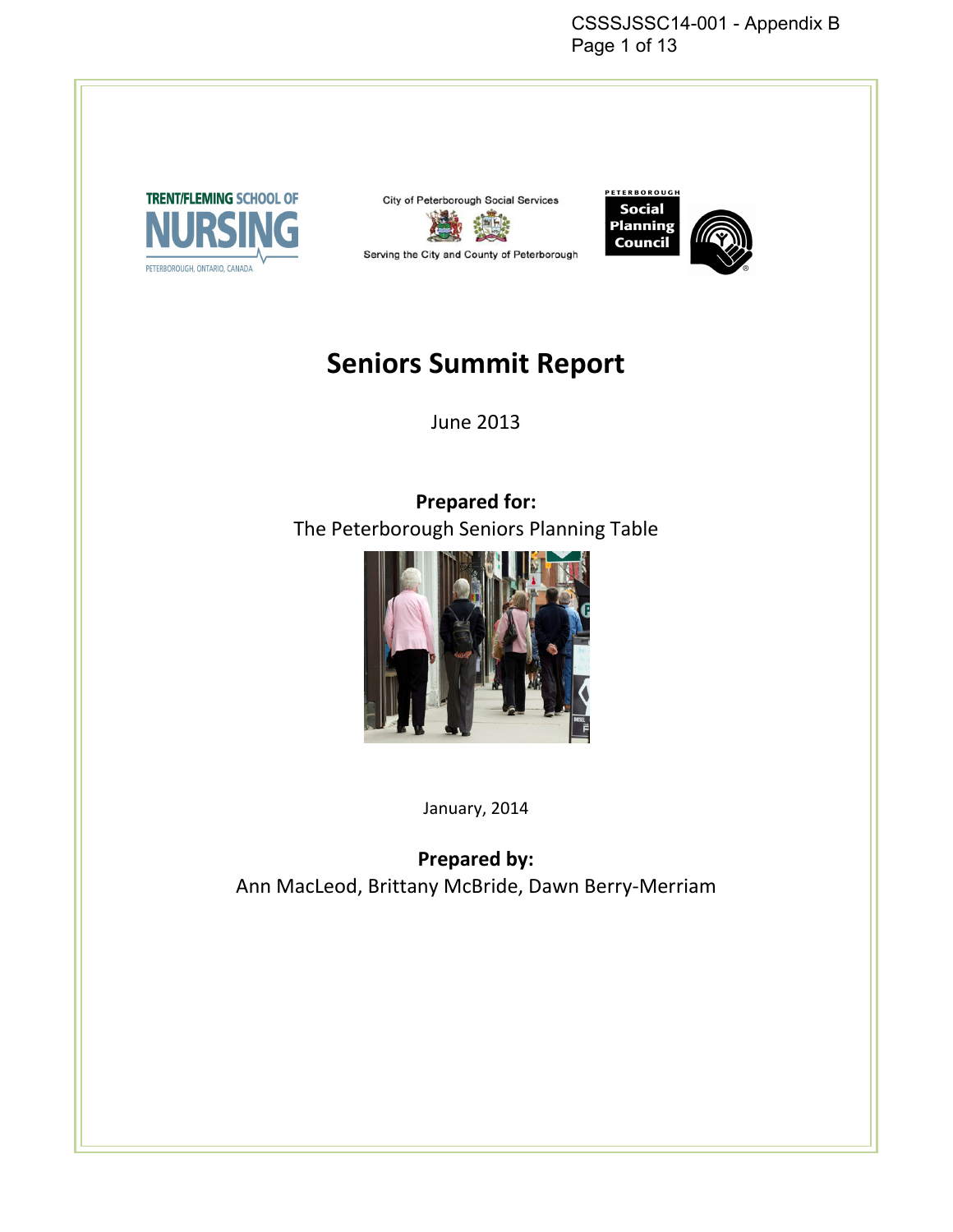# **Table of Contents**

| <b>BACKGROUND</b>                                                                                                                       | 3      |
|-----------------------------------------------------------------------------------------------------------------------------------------|--------|
| <b>Peterborough Senior Summit Responses:</b><br><b>Aligning with Age-Friendly Community Strategies.</b><br>Outdoor spaces and buildings | 6<br>6 |
| Transportation                                                                                                                          | 6      |
| Housing                                                                                                                                 | 7      |
| Social and Civic Participation and Volunteering                                                                                         | 7      |
| Respect and Social Inclusion                                                                                                            | 8      |
| Communication and Information                                                                                                           | 8      |
| <b>Community Support and Health Services</b>                                                                                            | 9      |
| Patient and Family Involvement in Care                                                                                                  | 9      |
| Funding related to care planning and coordination                                                                                       | 10     |
| <b>Technological Supports</b>                                                                                                           | 10     |
| Increasing awareness: dementia and aging and ways to support seniors in their homes                                                     | 10     |
| <b>Focus on Prevention</b>                                                                                                              | 11     |
| Models for Aging Well in Rural Communities                                                                                              | 11     |
| Promoting independence in institutions                                                                                                  | 12     |
| Providing Alternative Places for Aging - Outside of institutions, but not in the houses                                                 | 12     |
|                                                                                                                                         |        |
| <b>Changing Priorities &amp; Moving Forward</b>                                                                                         | 13     |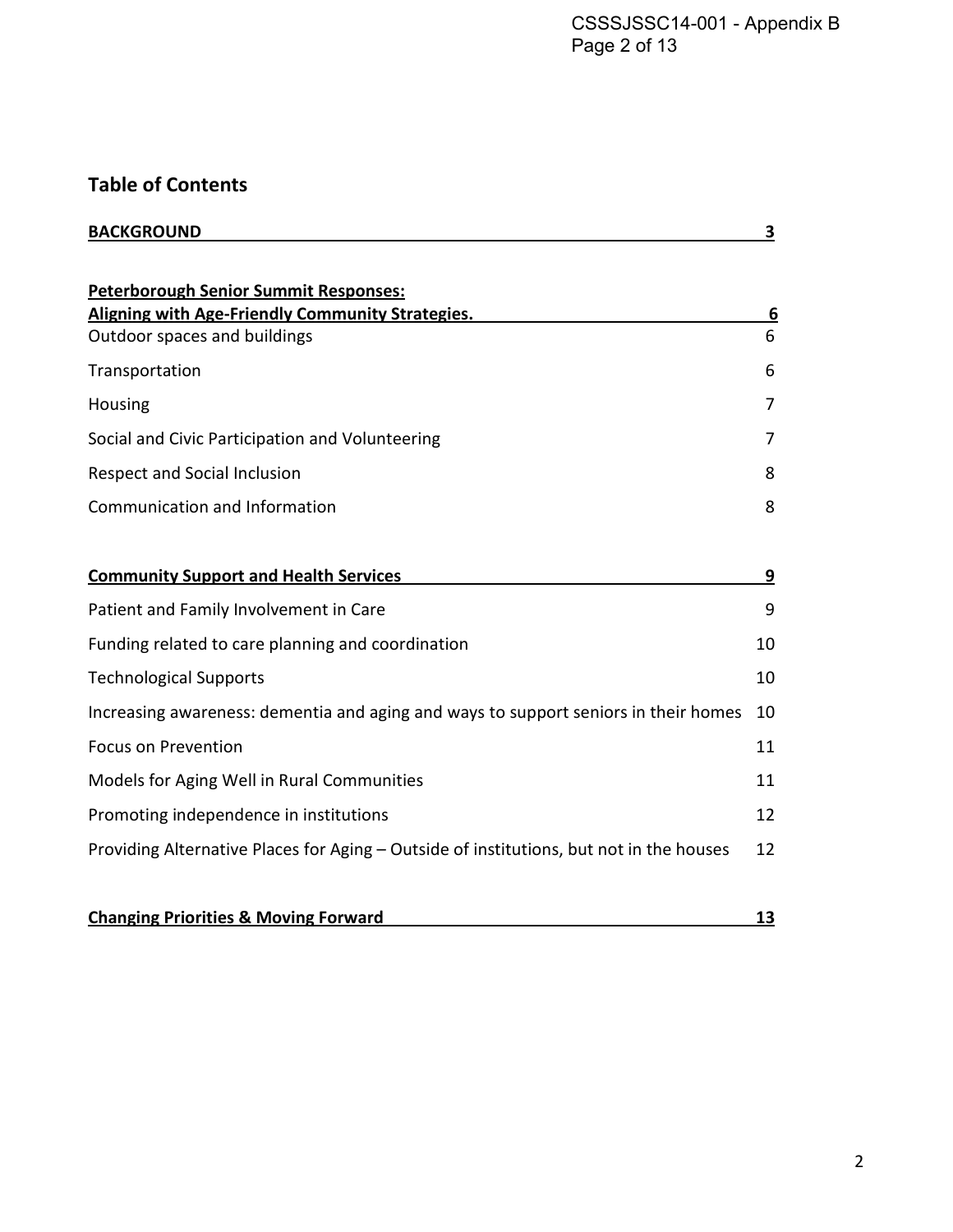### **Background**

The Peterborough Seniors Planning Table was established in 2012, and is comprised of local agencies involved in senior services, at both the public and private level, as well as representatives from both the City and County. The vision is that the Greater Peterborough Area is Canada's age-friendly community. The mission of the Seniors Planning Table is to position ourselves as a planning group that is able to influence local and regional decisions regarding senior's issues. The aim of this group is to build capacity among the area's older adults and their families, covering the spectrum of health, education, social services and supports, housing, transportation and community infrastructure. Some of the key goals of the planning table are: to increase collaboration among existing planning groups, build on partnerships to advocate for services base on best practices and local input from service providers and older adults and direct an annual project driven work plan. With this direction the Seniors Planning Table coordinated activities of Seniors Month – June 2013. Main activities included a showcase of private, not-for profit and public services for older adults, an Arts week with the focus on older adults, Workshops and social opportunities at Fleming College and Culminated in the Seniors Summit at Trent University.



#### *Preparing to Move Forward*

The World Health Organization (WHO) developed a checklist of essential age-friendly city features. The checklist is based on the results of the WHO Global Age-Friendly Cities project consultation in 33 cities in 22 countries. The checklist is a tool for a city's self-assessment and a map for charting progress.

In 2011, the Peterborough Social Planning Council (PSPC) undertook a survey to find out what citizens think we need to do to make Peterborough City and County, an age friendly community. The results also identified what needs to happen to successfully plan for the aging cohort. Based on the input of participants in the survey, discussions with the Aging Workforce Committee of the Workforce Development Board and the collaborative wisdom of members of the Seniors Network Planning Table, recommendations were provided as direction for our community's decision makers at the local, provincial and federal levels. It was recommended that specifics of the timeframe and responsibilities for moving the recommendations forward would be championed by members of the Seniors Network Planning Table and community agencies/partners (including but not limited to the faith community, educational community, business community) already invested in planning for an age-friendly community. For the report of this survey "**Global Age-friendly Cities: How does Peterborough compare?" go to www.pspc.on.ca .** This report provided a basis for moving our community forward and it assisted with the development of the subsequent survey in 2013 (see below).

*Voices of Seniors: A report on how the City and County of Peterborough can create a better seniorfriendly community*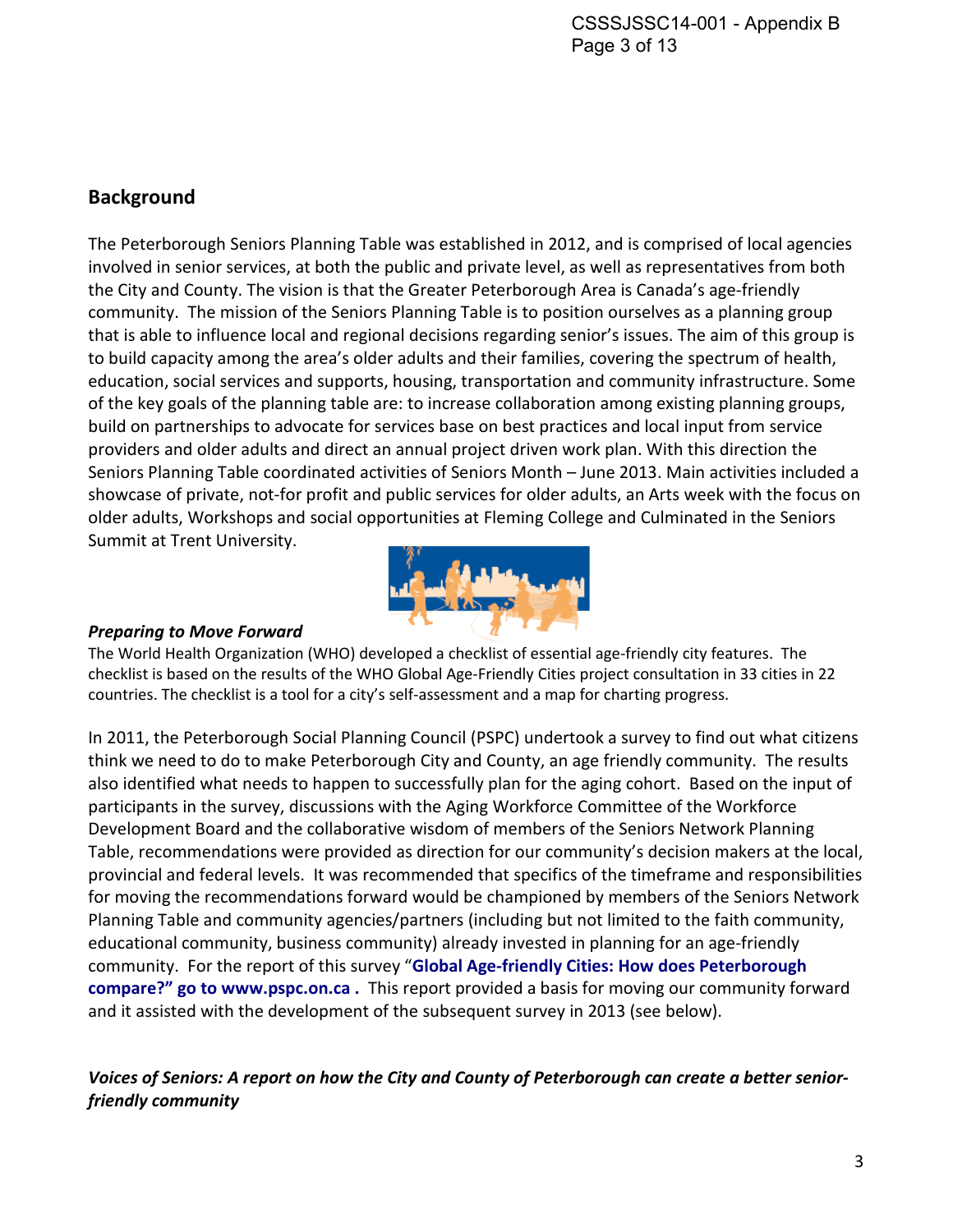Leading up to the Senior's Month striving towards the vision of being age-friendly there was a survey developed in Partnership with the Trent-Centre for Community Based Education, Trent University (International Development: Chris Byers, Canadian Studies Dr. Jim Struthers) and the Peterborough Social Planning Council Dawn Berry Meriam, based on the World Health Organizations Age-Friendly Cities initiative. The survey was administered electronically and face to face by Trent University students Holly Veley and Hazuki Igarashi and City of Peterborough recreation staff. It was analyzed by the students with support from faculty and the Peterborough Social Planning Council. *Voices of Seniors: A report on how the City and County of Peterborough can create a better senior-friendly community*, drew attention to the lack of affordable and accessible public care services for seniors in Peterborough and recommended improvements in transportation, enhanced health, personal support and home maintenance and other relevant services to remain at home, enhanced assisted living and long term care options, enhanced financial support for older adults, and rethinking neighbourhoods to enhance social engagement. The report and survey can be accessed at http://www.pspc.on.ca/pdf/synopsis\_report\_June\_4\_pm.pdf.

#### *"Living Longer, Living Well"*

To build upon the momentum and publication of the Ontario Senior's Strategy and report Living Longer, Living Well, by Dr. Samir Sinha, the Seniors Planning Table hosted a community response facilitated by Maureen Condon on April 23, 2013. Participants from acute care, the Central East CCAC and Central East Local Health Integration Network, community-based health and social services, gerontology specialists, academic institutions, Seniors Planning Table members, Central East Local Health Integration Network, public health and many not-for profit organizations discussed the report and made several recommendations summarized in the "Living Longer, Living Well: The Peterborough Response" http://www.pspc.on.ca/ prepared by Melinda Wall, Allison Walsh and Maureen Condon for the Seniors Planning Table. There was the recognition of the need for supportive assisted living, transitional short stay housing and better support for older adults in the community to prevent emergency department use and admissions; enhanced support for primary care, integration with tertiary and preventive care and enhanced community support services and outreach services for long term care and lastly an emphasis on meeting the complex needs of older adults mental health challenges. All of the above should be evidence based and evaluated rigorously.

#### **Trent Hosts Seniors Summit**

As a part of Senior's Month, the Peterborough Seniors Planning Table built upon the survey results and the community response and hosted a Seniors Summit on June 27, 2013, with the hopes of bringing together experts in the field, policy makers and local decision-makers, as well as older adults in a conversation aimed at exploring the future of health care for seniors. Presentations were aimed at addressing issues that face seniors at both the community, as well as the institutional level. There was also an address by Deb Matthews, Minister of Health and Long-Term Care, as well as with a presentation of the *"Living Longer, Living Well"* document authored by Dr. Samir Sinha, Provincial Lead, Ontario's Seniors Strategy.

Following the presentations, Ann MacLeod from the Trent/Fleming School of Nursing developed a facilitation guide for local leaders to facilitate small group discussions, highlighting new insights gained from the speakers and potential local responses given Peterborough County and City's assets and challenges, aimed to enable aging at home and more senior-centred care. There were twelve discussion groups of approximately 8 members each, comprised of older adults, municipal staff,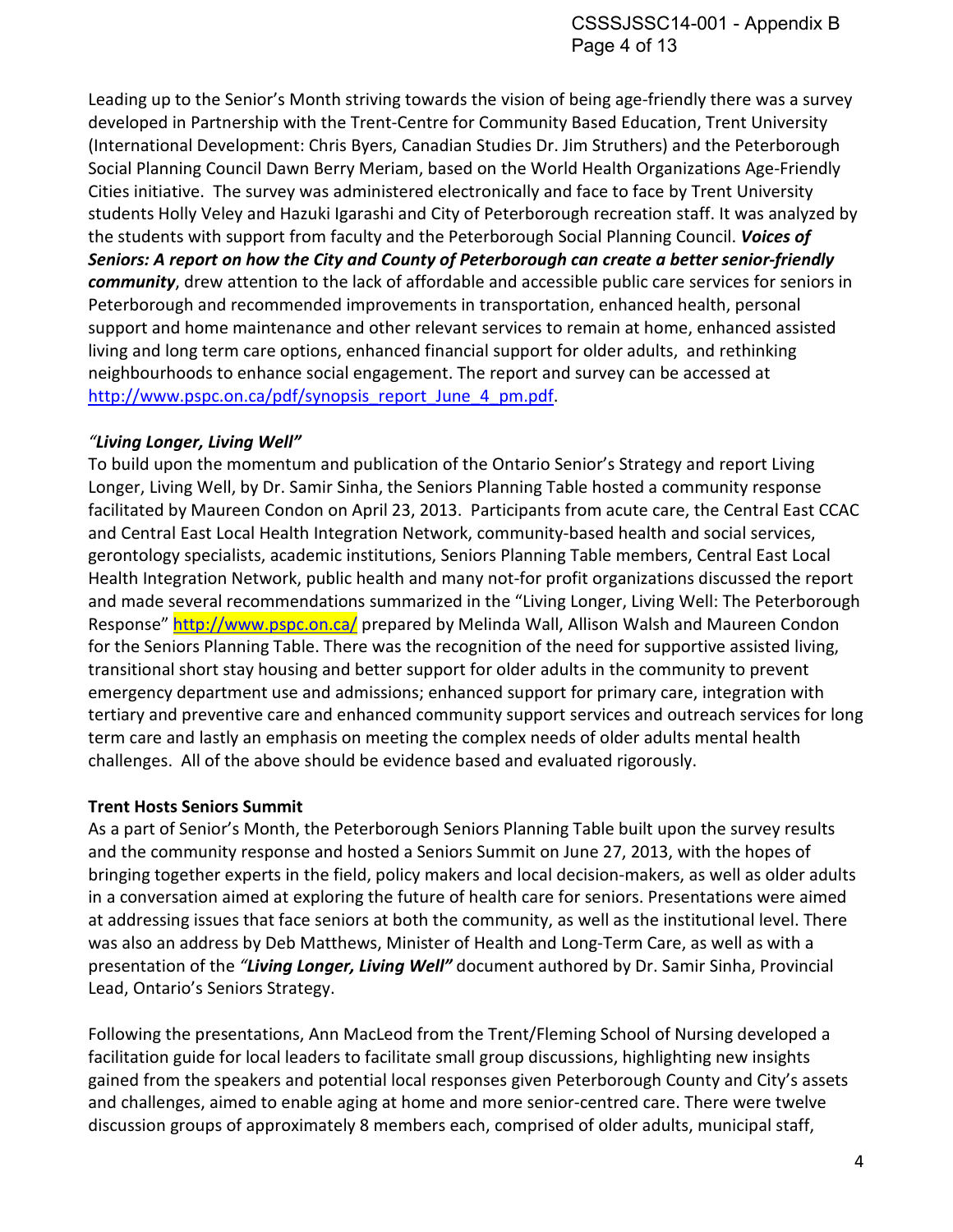health and social service providers, policy decision makers, geriatricians, volunteers and academics. Facilitators documented participant responses which were transcribed verbatim. Thematic analysis by a Brittany McBride, a research assistant and validated by Ann MacLeod resulted in several themes which were presented to the Seniors Planning Table and corroborated many of the themes identified in the survey and community facilitation. They included: new models for promoting aging well at home or assisted living that required enhanced support of funding; volunteerism; preventive services and incentives that focused on family involvement and coordinated care planning; tailoring service to family needs-even if in rural areas; increased awareness and ability to access information and services; use of a variety of media to address stigma related to aging and dementia, and lastly building capacities within our community and service providers.

This report is structured upon doing further analysis using the framework of the *World Health Organization (WHO) (2007) Features of Age-Friendly Cities* to align with the Seniors Planning Table Mission. In highlighting participant responses from the 2013 Seniors Summit, this guide was used to analyze the results for emerging themes and specific exemplars that could potentially make Peterborough City and County a more age-friendly, rural community.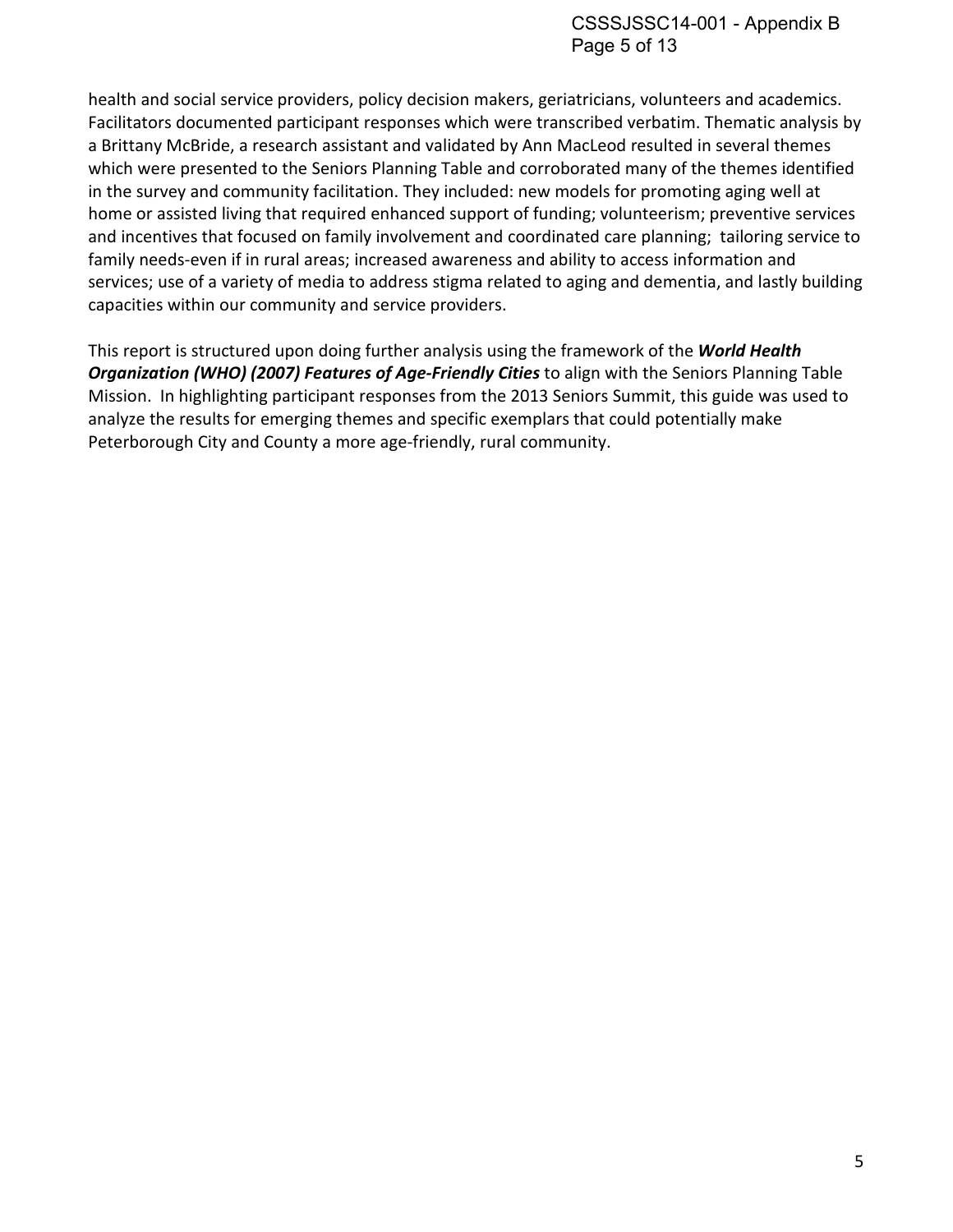# **Peterborough Senior Summit Responses:**  *Aligning with Age-Friendly Community Strategies*

The Seniors Summit had two focused questions:

- 1. What do we, as a community, need to do differently to overcome the challenges of older adults to stay in their home?
- 2. What can our health and social care providers in institutions do differently to overcome the challenges described by older adults?

The forum participants' comments have been transcribed and themes further analyzed to reflect the framework of the age-friendly communities of the World Health Organization.

### **Outdoor spaces and buildings**

While outdoors spaces were not highlighted during the initial transcription of participant input, certainly the rural nature of Peterborough County was featured in comments about accessibility of health promotion programs and bringing services to maintain health closer to where people live. While natural beauty is an asset of Peterborough City and County, challenges of transportation, particularly in the rural areas, and improved communication and information about available services were the focus of discussions. Multi-service hubs targeted for older adults were proposed as a means of "one stop shopping" providing a local response to improve collaborative health and social service planning, and service provision and would including caregiver and volunteer supports.



# **Transportation**

The provision of and access to transportation is an extremely important aspect of making communities more age-friendly. Participants at the seniors summit made greatest reference to transportation in terms of it being essential for getting seniors to medical appointments, or seeking out other health care related needs (i.e. picking up prescription medication), as well as for grocery shopping, socialization and improved quality of life. With regards to rural communities, transportation was identified as a challenging aspect, especially in the context of seniors attempting to age at home. The lack of public transport access to rural areas, all pose challenges to seniors who rely on family, friends, volunteers or expensive taxis to seek services within Peterborough.

Participants offered some insight into how these rural transport issues could be overcome, making specific reference to the use of "care-mobiles" or "travelling nurses", as well as the utilization of services such as "meals on wheels", for grocery provision. "Care-mobiles" or "travelling nurses" could provide primary care, chronic disease health education and management, as well as health promotion for rural seniors, ensuring that their health care needs are met in a way that would allow them to age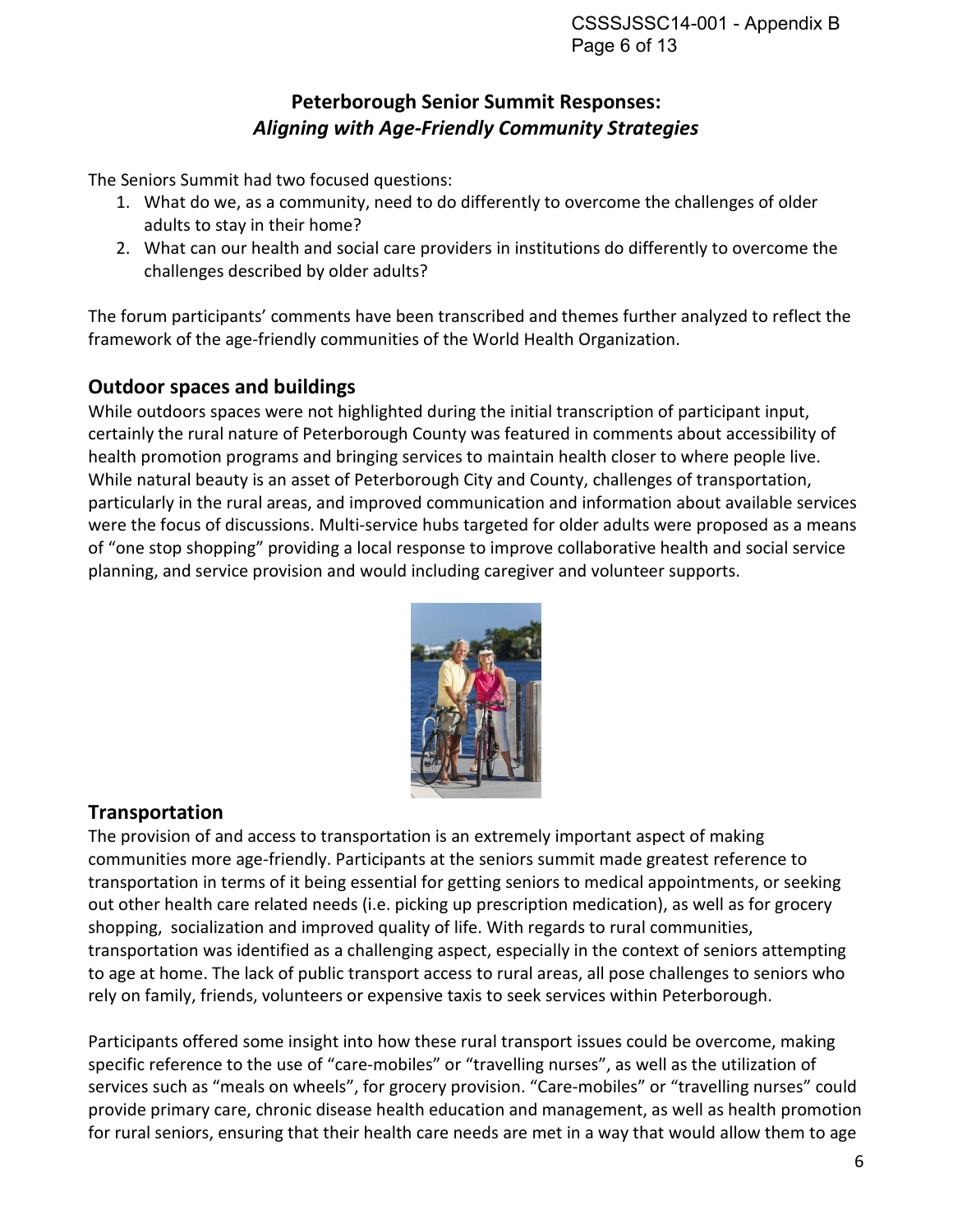in their homes. These mobile services could also perform more regular checks, such as activities of daily living assessments, providing a greater continuity of care between health care provider visits, as well as ongoing assessment of capacity to be safe in the home. The provision of mobile health services could also serve as a support, as well as relief, to family members and caregivers involved in the care of rural seniors. To address issues of isolation, resulting from reduced access to transport services in rural areas, the enhanced provision of voluntary transport services could support seniors to remain socially engaged.



### **Housing**

Building upon the potential role of volunteerism and connectivity, neighbourhood care groups similar to neighborhood watch programs were proposed to reduce the impact of isolation. Also to reduce the impact of isolation was to ensure that information technology infrastructure is available, even in rural areas to enable high speed connection to support services. Participant's suggested the idea of "universal design" to accommodate physical changes of older adults to allow them to stay in their own homes and in new homes being built. Extra financial support for non-medical supports such as home maintenance and by enhanced financial support to install assistive devices to overcome barriers, rural homes could be made more age friendly for seniors, allowing them to remain in their homes and have greater independence.

# **Social and Civic Participation and Volunteering**

Increasing volunteerism and support for our volunteers and caregivers was a key emphasis of participants. Participants voiced extreme appreciation for the importance of volunteers in helping others to age at home, and to age well. Providing more supports for volunteers may help to increase overall volunteerism, as well as making the endeavor of maintaining volunteers a more sustainable one. For example, participants offered the idea of "flex hours" as a means of promoting and sustaining volunteerism. Here, individuals who wished to volunteer would be able to discuss with their paid employers about maintaining "flex hours", where they could be allowed time away from their paid employment in order to maintain their volunteer hours. Participants stated the stress of "needing to be in two places at once", paid employment, care giving and volunteering was difficult. Private and public funding incentives to supplement income for care giving was an option proposed. Care allowances or tax credits might be a way of encouraging family members of seniors to provide care, and financially compensate for missed time at work. Ultimately, by breaking down these barriers, volunteers and care-givers would be better able to maintain a balance between home and work life, while at the same time providing care and services to those that need it.

An important issue was also brought up, within the context of volunteerism, where it was noted that most volunteers are of an older demographic, also experiencing the changes associated with aging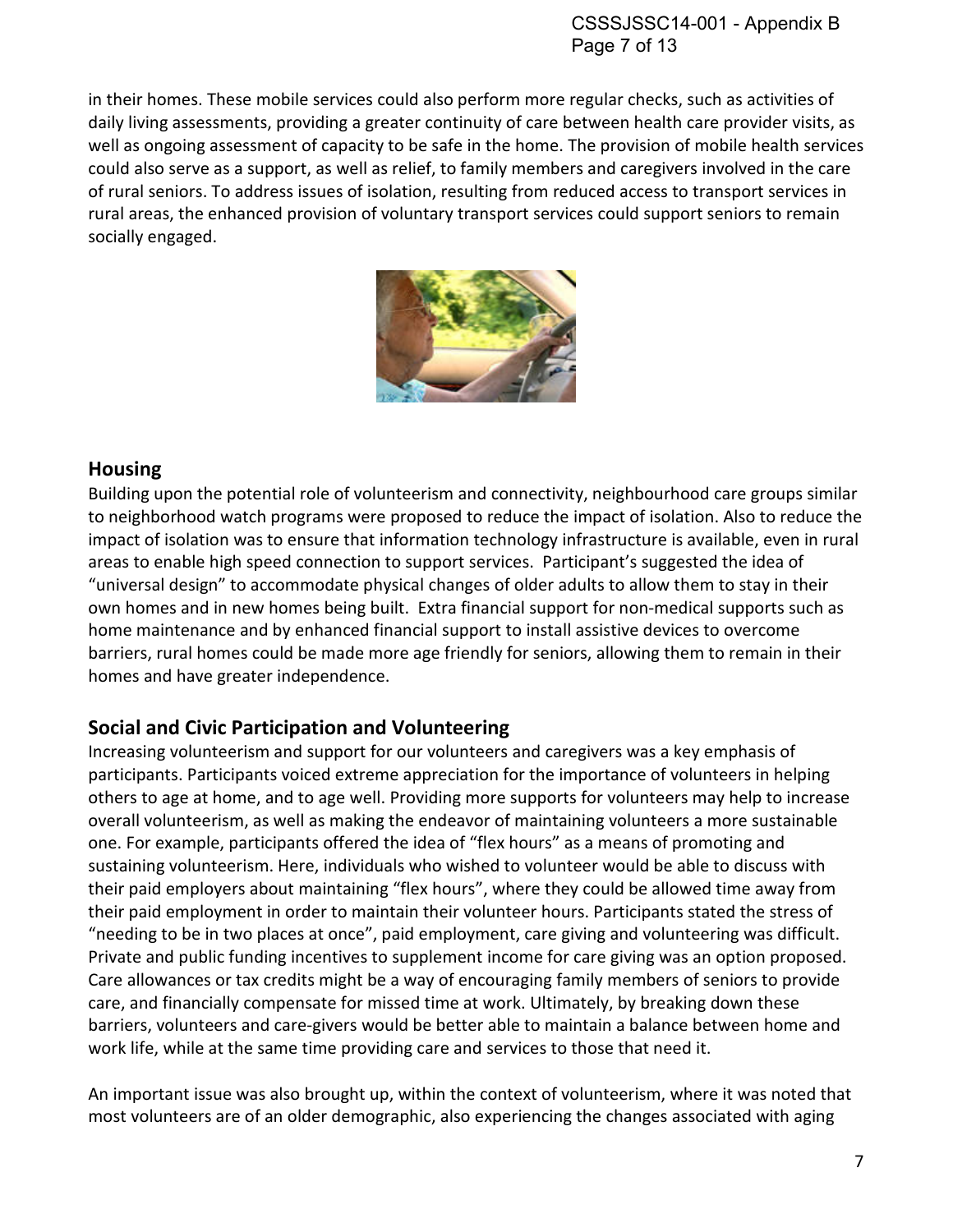and attempting to age well in their homes, just like those they are providing care for. Akin to this idea is the notion that although these people may be able to provide services now, they cannot be relied upon, nor expected, to carry on this work indefinitely. Thus increased funding for respite care and increased volunteer opportunities with high school students was suggested. Volunteerism faces a problem of sustainability without professional and financial support.



### **Respect and Social Inclusion**

By including and respecting the thoughts and opinions of seniors, public, voluntary as well as commercial services can seek to serve them more effectively. Older adult participants appreciated the opportunity to participate in the Seniors Summit and have discussions with service providers as indicated in the summit evaluations and at the table discussions. Participants suggested older adults occupy seats on non-profit boards, for example, as a central means of communicating the needs of seniors and influence decision makers. Acknowledging that navigating care among the various services is challenging for health and social service providers as well as older adults, collaborative care planning with the older adult and their families and care givers is essential. Participants suggested addressing barriers of the system, rather than Community Care Access Centre (CCAC) Care Coordinators being financial managers, having tools and time to coordinate care. Listening to families, caregivers and seniors to ensure their first contact includes open communication about standard services yet having the ability to customize the care plan. From first contact for care to discharge and support in the community the need to shift the culture and thinking from doing "to or for" to "doing with." As older adults age, early identification of frailty should occur to initiate care coordination and family health teams and primary care providers ability to involve patients, families and caregivers to anticipate and customize support with the aim of preventing institutional admissions.

Respect and social inclusion can also be generated with the positive depiction of seniors in the media and through social media as a means of spreading awareness of senior needs and involvement in the community and addressing the de-stigmatization of dementia. Further to this, technology can be used to increase awareness about older adult issues and services available that can be accessed by care coordinators, educators, and volunteer coordinators in a variety of sectors.

### **Communication and Information**

The use of basic, effective communication systems are indicated in promoting the development and maintenance of age-friendly communities. Health and social service providers, caregivers, volunteers and personal support workers require training and recognition on the importance of their roles in the circle of care. Some specific recommendations included training on sensitivity, holistic, client-centred care and mechanisms for front line provider and consumer feedback. It was suggested that physicians and nurses with specialized geriatric knowledge and experience can share their knowledge with other providers. Enhance care coordination through electronic medical records could support smooth transitions between different levels of care and further make use of technologies available to support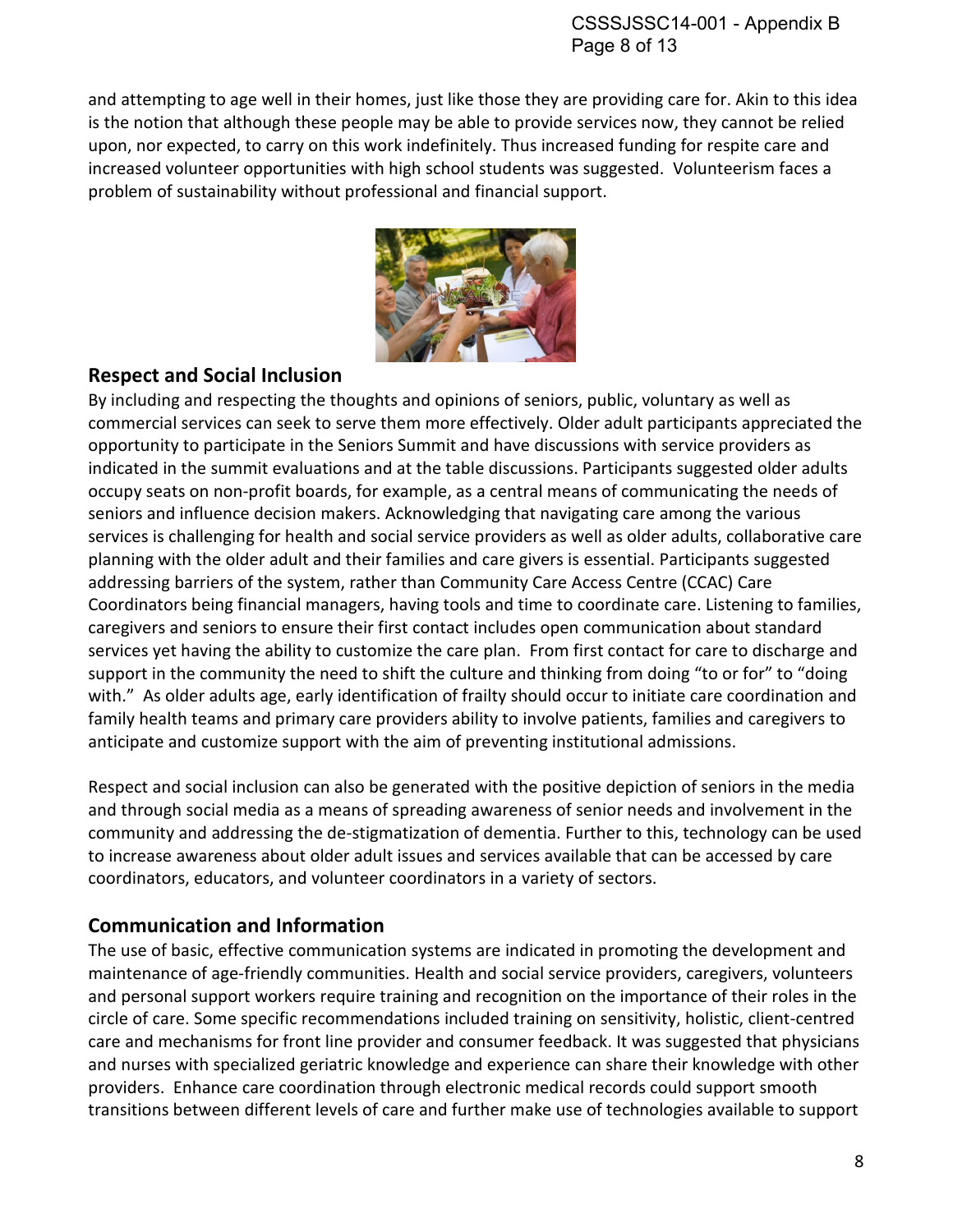older adults in their homes. A reoccurring concern of many participants both service providers, volunteers and older adults was that they, as well as their families, felt "out of the loop" in terms of what community services were available to them, and which ones may benefit them most in the process of aging at home. Strategies that were suggested as a means of addressing this problem in addition to the enhanced role of the CCAC care coordinators, involved the hiring of system navigators for services (potentially within Family Health Teams), to help seniors learn about and access services, as well as the creation of a "central information portal".

System navigators would be a part of the health care team, where the sharing of information would be incorporated into collaborative planning for care provided in the home, in primary care clinics, tertiary care settings, assisted living and long term care. As well, by creating a unified centre of information (a "central information hub"), seniors could be assured that they are receiving correct information that may be pertinent to them (i.e. accessibility of certain buildings, hours of operation, locations, services provided, etc.). Secure electronic medical records and tele-health and aging in home technologies were suggested to enhance the role of system navigators to enable aging at home.

The central information hub may also be used as suggested by summit participants, is to ensure the provision of accurate information to the public and to approaches to address aging and mental health myths.



### **Community Support and Health Services**

The focus of the forum was to understand how we as a community can provide community, health and social services that align with principles of age friendly communities. Many of the preceding sections have addressed issues that would reduce challenges of older adults to help support staying in their homes and coordinate care across the spectrum from disease prevention and early detection to care provision, rehabilitation and supports for people living with chronic conditions. In addition, the forum asked how health and social service institutions could do things differently to overcome challenges described by older adults.

### **Patient and Family Involvement in Care**

Participants made note of health and social care professionals needing to involve not only the patient in their care, but the caregiver, family and friends and volunteers that will be with them along the way as well. Concerns surrounding ethical decision making and sharing of information with the informal and formal circle of care would need to be attended to, so that older adults retain autonomy, yet share information appropriately to ensure the best possible care. This allows for a greater continuity of care in transitioning back into the community and home-life, and may also provide comfort for seniors that they have someone, by their side, who is adequately informed.

Participants also noted that the relationship between seniors and their service providers is very important, especially in maintaining an appreciation for the person as well as in acknowledging the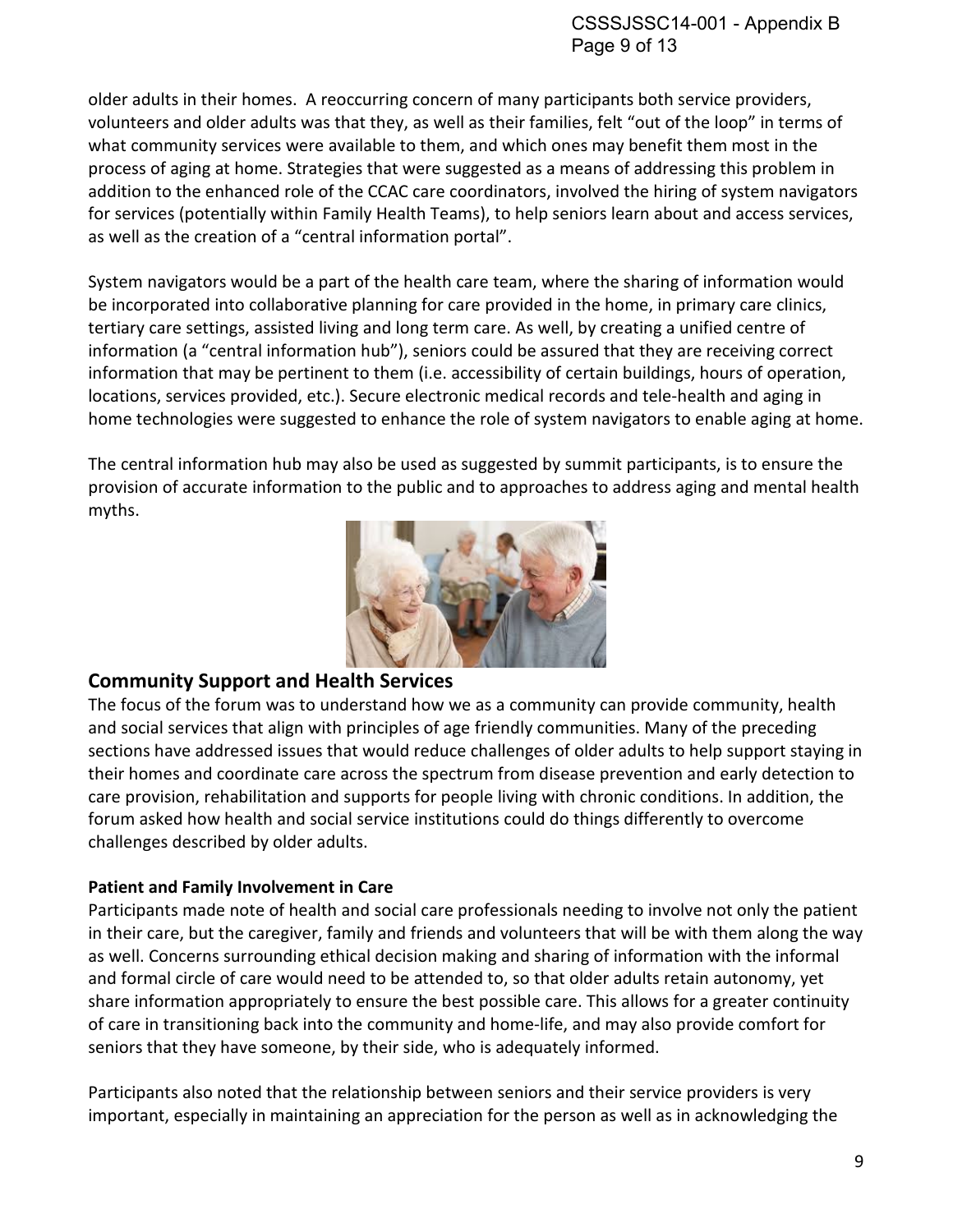resiliency of seniors. Older adult participants ask that their health care and service providers recognize that they are guests in the lives of the people they care for, and wish to be heard and respected in regards to issues that may pose concern for them and their endeavoring to age at home.



#### **Funding related to care planning and coordination**

Many participants communicated feeling as though funding allocations are not being made in accordance with the needs of the large proportion of older adults in Peterborough City and County. Rather than providing more funding to provide care the way that it has been, evaluation and remodeling will be required. Improved collaboration between the Ministry of Health and Long Term Care, social services, health promotion, and primary care may help to debunk the need for services to be territorial, and instead, work together in planning and models of service provision. It was suggested that the community might be able to turn to community-based services, such as the CCAC, and investigate funding for services outside the usual contracted service providers of the CCAC. Participants suggested funding incentives based on patient satisfaction rather than fee for service models to ensure tailoring services to client needs. Some examples that were provided included enhanced funding for food, provision of house-keeping services, as well as home maintenance, to name a few.

The traditional role of the CCAC care coordinators is limited by the request for proposal mechanism and contracted service providers. Participants suggested their role as an enhanced system navigator, part of the health care team, meeting needs of individuals in their context, across the continuum, including prevention to palliation, not just at crisis points.

#### **Technological Supports**

As previously noted it was suggested to have a "centralized information portal" that public could use to enhance access to information and services but also used by health and social care providers to collaborate and communicate about patient care. It was recommended this portal serve as a singular source of information, to locate and access services tailored to the local context and available service providers and volunteers. This would potentially reduce frustration in accessing services, duplication and improve communication among providers and the consumers.

**Increasing awareness regarding dementia and aging and ways to support seniors in their homes** 

It was recommended that there be increased education and awareness campaign to reduce stigma regarding dementia and aging both for personal support workers, health and social care providers, volunteers and caregivers. In addition to workshops, the media and social media were suggested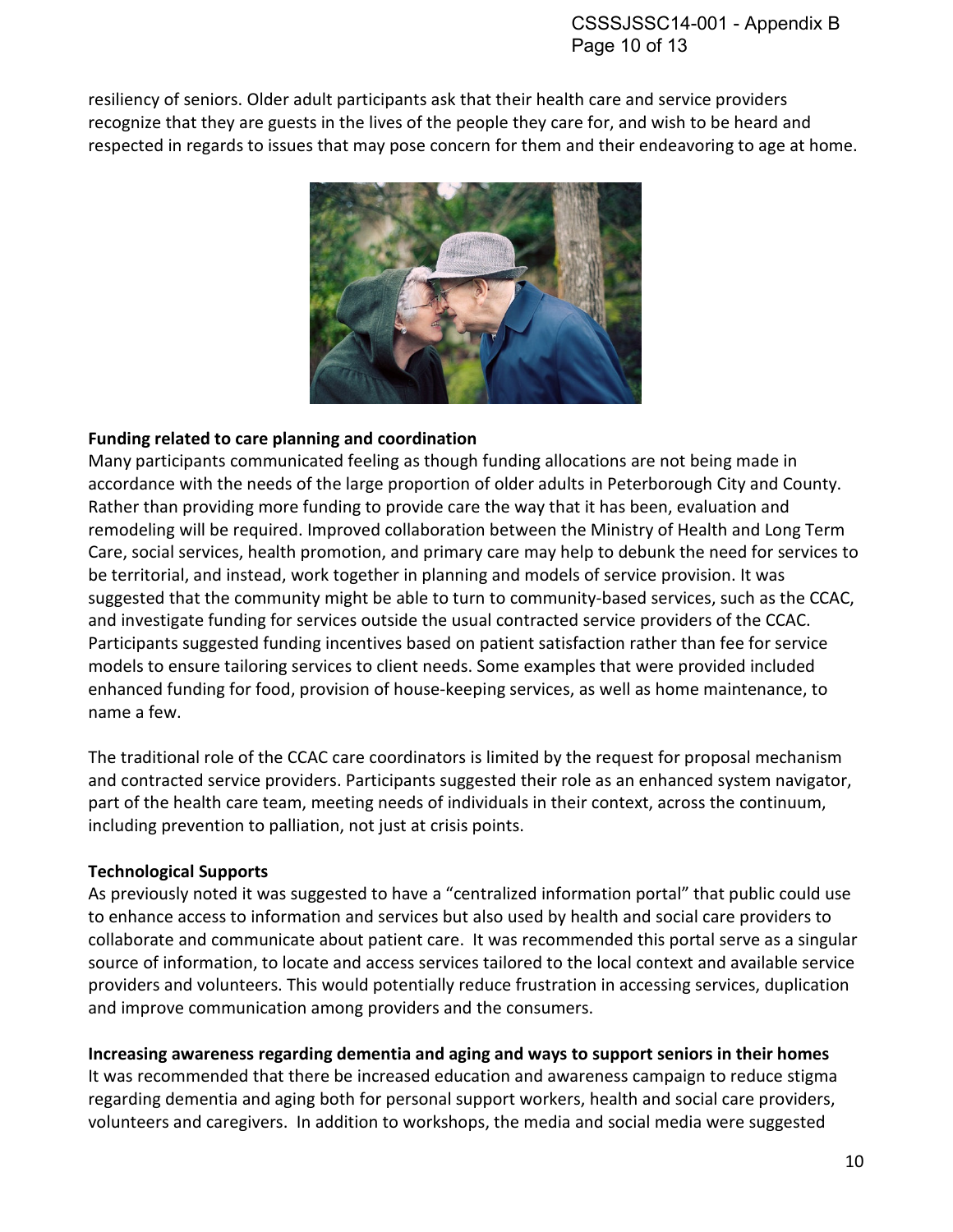ways to enhance understanding of challenges and ways to approach them. Other strategies included use of the system navigators previously discussed to support practitioners.

Many participants commented on how the Seniors Summit itself was an excellent way of presenting information, spreading awareness and generating educational conversations about aging at home. Discussion groups also noted that health promotion information and programs need to reach older adults particularly socially isolated older adults. As mentioned previously, the general consensus found that this information would be best delivered by health care providers, as an integral part of care coordination for seniors, as well as by a centralized, community-based information portal. Health care providers could enhance their services by educating patients, as well as their families, about issues surrounding senior health, dementia, aging at home, as well as self-care and care-giving (i.e. respite care, burnout etc…). Education surrounding the importance of personal life planning, the existence of supports to allow caregivers to carry on in their roles, as well as how to best access these resources were of major concern. Social media was previously discussed as a medium to increase awareness of older adult issues, opportunities and resources across generations.

#### **Focus on Prevention**

Many of the participants in the Seniors Summit felt as though a great deal of energy is often put into dealing with problems that seniors face, well after their problems first begin. An idea set forth by participants, in response, was that preventative measures should be encouraged, instead of waiting for seniors, their families, or those providing care, to experience problems. Some proposed that primary health care providers should be proactive about initiating preventive services and health promotion activities for their patients. That is, calling them to notify and remind them of upcoming appointments, calling or visiting in between visits, as well as instilling activity of daily living assessments as a part of regular physical and mental examinations with older adults. Health information and demographic data can and should be used to predict needs, focusing on prevention and planning for upcoming needs. For example knowing the large proportion of older adults in Peterborough City and County, it is anticipated that more funding be available to support caregivers and volunteers and respite options to reduce the anticipated large need for long term care beds.

#### **Models for Aging Well in Rural Communities**

Participants often made reference to the unique issues that seniors face in attempting to age at home within a rural setting. Some issues described by participants included higher costs of providing service, lack of services that are offered in larger urban areas, and having little to no access to public transport to get to services in urban centers. They also stated some rural families tend to be very private and skeptical of people and services that might outweigh how they could potentially benefit them in aging at home. Ideas put forth by many participants that might help to overcome these barriers include, the provision of tele-health services for those without access to public transport, provision of unique maintenance services (i.e. cutting of large lawns, livestock care, harvesting of crops), as well as rural cooking programs and use of technological initiatives which have been previously discussed.

Another model set out by the summit participants to reduce transportation challenges was the idea of mobilizing services to seniors, as opposed to having seniors attempt access services in urban areas. For example ideas from participants included multi-disciplinary community centre programs with outreach workers, home visits, mobile clinics and more support for volunteer visitation. This would be particularly applicable for the provision of preventive services and chronic disease management.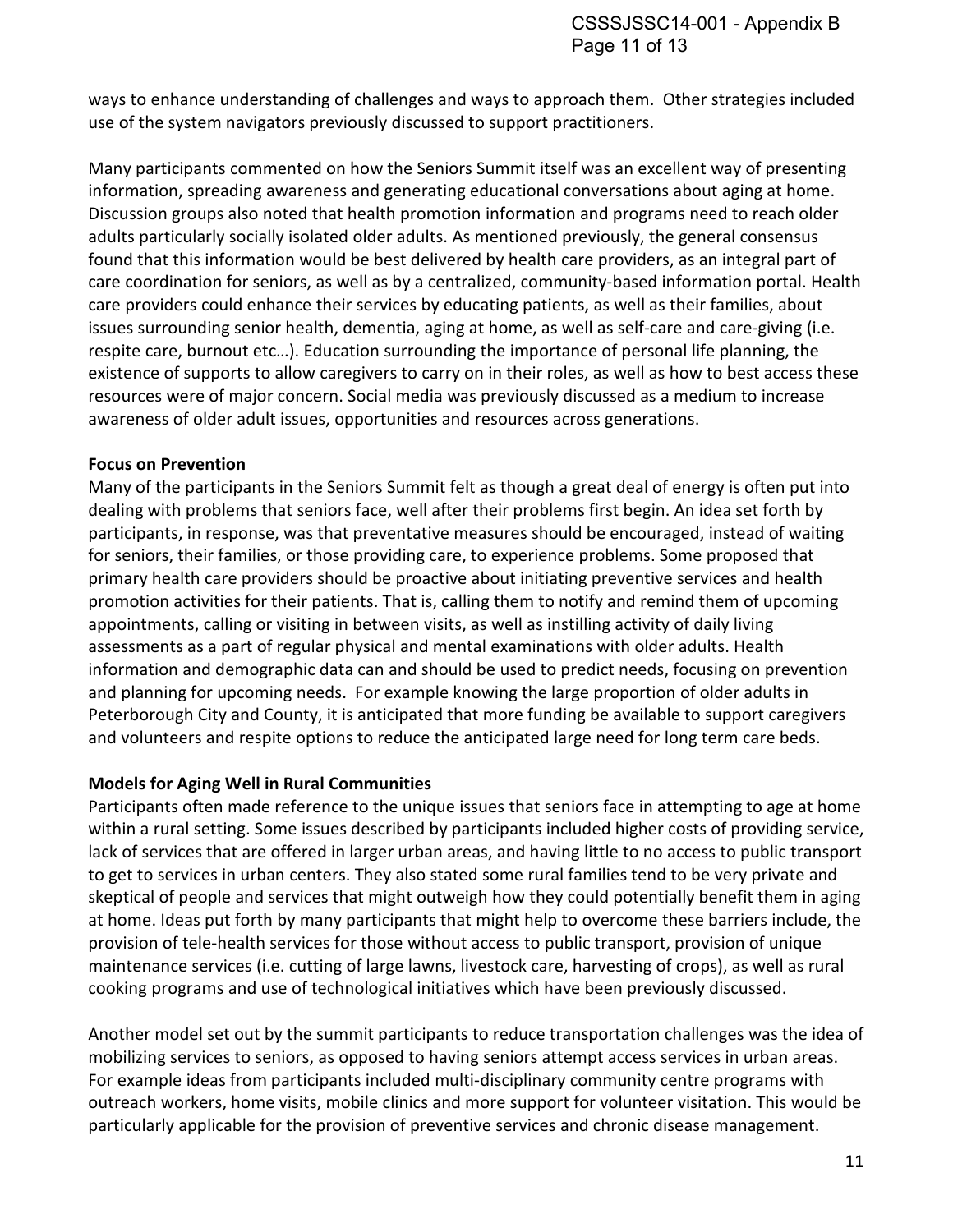#### **Promoting independence in institutions**

Many suggestions were offered in how to promote independence in seniors, as a means of allowing for greater ease of aging at home. This, however, identified a major concern – seniors, once hospitalized or institutionalized, tend to never really recover back to their original health status. Participants stressed the idea that "institutionalization is not the last step", and that the wants of seniors must be considered, in equal accordance with their needs. Participants suggested that deconditioning while in hospital could be minimized, either by physiotherapy interventions or simple, volunteer based exercise coaches. In long-term care settings, this may be achieved by decreasing staff dependence on the use of mobile lifts, and more so on encouraging seniors to ambulate on their own, or with assistive devices under their own control. As well, promoting independence with self-feeding, personal hygiene, and dressing will empower seniors to believe that they have the capability to age at home.

The promotion of senior independence can also be influenced from the bedside and beyond, where clinicians and nurses must recognize that their roles can extend beyond a patient's time in hospital. Home follow-up and regular activity of daily living assessments, as well as occasional phone conversations can assist seniors return to, and remain in their homes.

#### **Providing Alternative Places for Aging – Outside of institutions, but not in their original houses**

Summit participants proposed that, in some cases, aging at home is simply not feasible. Granted this, alternative housing arrangements were brought to the forefront. The idea would be that local churches and other community organizations could collaborate and jointly fund the emergence of an alternate housing arrangement for their community seniors such as in a small group setting, promoting independent, elderly living. Here, seniors could live with and depend on one another, or even have a personal support worker to oversee their activities from day to day. This model as seen in Europe reduces costs and requirements of long-term care residences, as well as hospital beds and waiting rooms, while at the same time, providing an affordable, and socially engaging way for seniors to age in a more home like setting.